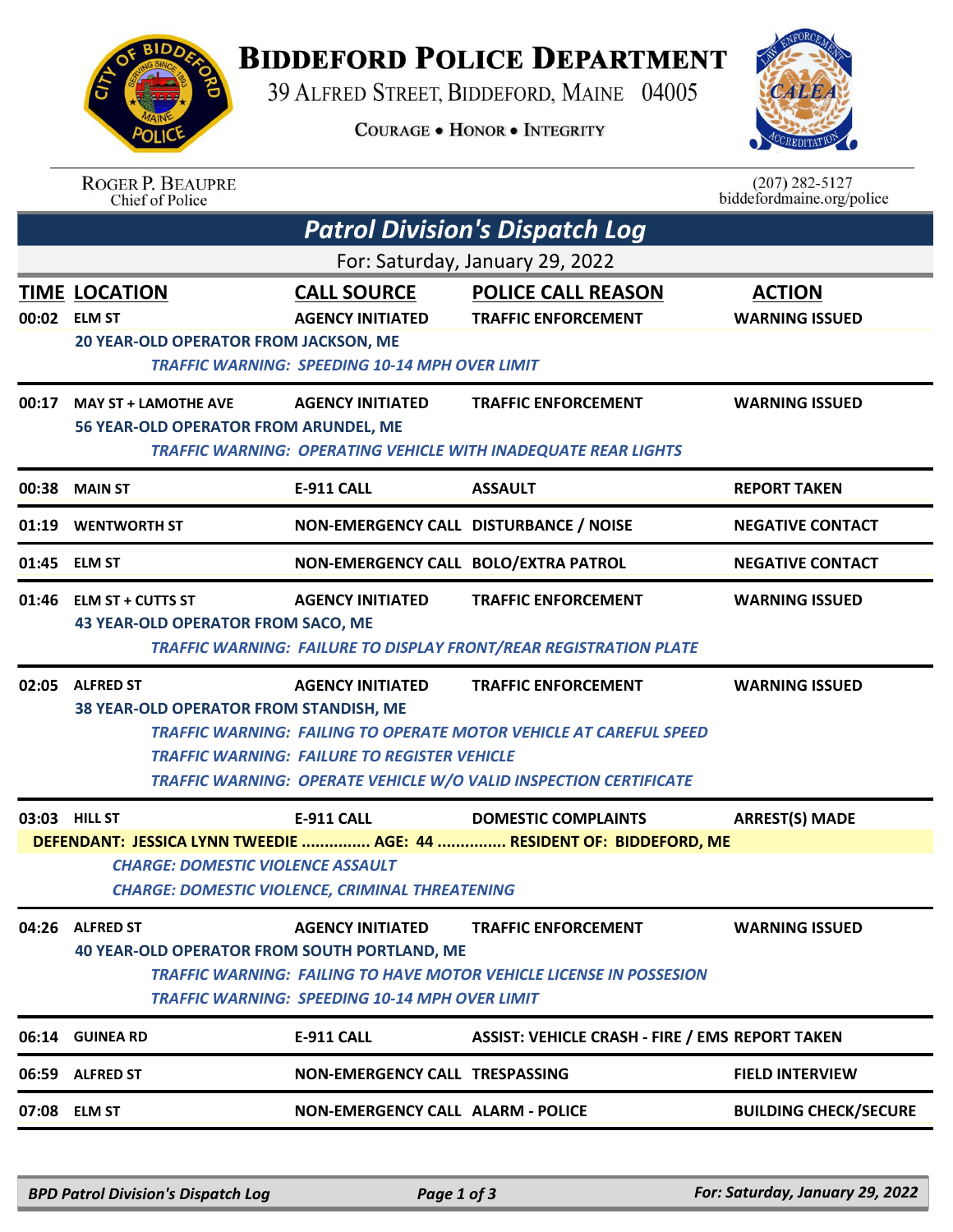**TIME LOCATION CALL SOURCE POLICE CALL REASON ACTION**

**07:34 POOL ST + FOSS ST AGENCY INITIATED TRAFFIC ENFORCEMENT SUMMONS ISSUED**

**DEFENDANT: ZACHERIA RAYMOND RICHARDS ............... AGE: 30 ............... RESIDENT OF: BIDDEFORD, ME**

*CHARGE: OPERATE VEHICLE WITHOUT LICENSE* 

| <b>BPD Patrol Division's Dispatch Log</b> | Page 2 of 3                                |                                                | For: Saturday, January 29, 2022 |
|-------------------------------------------|--------------------------------------------|------------------------------------------------|---------------------------------|
| 20:26 GRAHAM ST                           | <b>E-911 CALL</b>                          | 911 MISUSE                                     | <b>NEGATIVE CONTACT</b>         |
| 18:35 ELM ST                              |                                            | NON-EMERGENCY CALL VEHICLE CRASH - POLICE ONLY | <b>GONE ON ARRIVAL</b>          |
| 18:23 PRISCILLA AVE                       | NON-EMERGENCY CALL MESSAGE DELIVERY        |                                                | <b>SERVICES RENDERED</b>        |
| 17:25 CRICKETT LN                         | <b>E-911 CALL</b>                          | <b>ASSIST: MEDICAL W/ ENGINE</b>               | <b>TRANSPORT TO HOSPITAL</b>    |
| 17:20 SACO FALLS WAY                      | <b>E-911 CALL</b>                          | 911 MISUSE                                     | <b>SERVICES RENDERED</b>        |
| 16:56 MAY ST                              | <b>NON-EMERGENCY CALL SUSPICION</b>        |                                                | <b>SERVICES RENDERED</b>        |
| 16:46 COLONY DR                           | NON-EMERGENCY CALL FRAUD / SCAM            |                                                | <b>REPORT TAKEN</b>             |
| 16:42 ST MARYS ST + HAZEL ST              | <b>AGENCY INITIATED</b>                    | <b>SUSPICION</b>                               | <b>SERVICES RENDERED</b>        |
| 16:08 PIKE ST + POOL ST                   | <b>NON-EMERGENCY CALL DISABLED VEHICLE</b> |                                                | <b>GONE ON ARRIVAL</b>          |
| 15:20 ALFRED ST                           | NON-EMERGENCY CALL OUT FOR FOLLOW UP       |                                                | <b>SERVICES RENDERED</b>        |
| 15:02 UNION ST                            | NON-EMERGENCY CALL ASSIST OTHER AGENCY     |                                                | <b>NEGATIVE CONTACT</b>         |
| 14:08 HILLS BEACH RD                      | <b>NON-EMERGENCY CALL ALARM - POLICE</b>   |                                                | <b>BUILDING CHECK/SECURE</b>    |
| 14:06 ELM ST                              | NON-EMERGENCY CALL SHOPLIFTING             |                                                | <b>SERVICES RENDERED</b>        |
| 14:04 ELM ST                              | <b>NON-EMERGENCY CALL ALARM - POLICE</b>   |                                                | <b>BUILDING CHECK/SECURE</b>    |
| 13:57 PRECOURT ST + LANDRY ST             | NON-EMERGENCY CALL DISABLED VEHICLE        |                                                | <b>SERVICES RENDERED</b>        |
| 13:03 POOL ST                             | <b>E-911 CALL</b>                          | ATTEMPTED/THREATENED SUICIDE SERVICES RENDERED |                                 |
| 13:03 GREEN ST                            | <b>NON-EMERGENCY CALL CIVIL COMPLAINT</b>  |                                                | <b>SERVICES RENDERED</b>        |
| 12:19 LANDRY ST                           | <b>NON-EMERGENCY CALL ALARM - POLICE</b>   |                                                | <b>FALSE ALARM</b>              |
| 11:20 ALFRED ST                           |                                            | <b>NON-EMERGENCY CALL DOMESTIC COMPLAINTS</b>  | <b>REPORT TAKEN</b>             |
| 09:48 SULLIVAN ST                         |                                            | NON-EMERGENCY CALL VIOL OF BAIL CONDITIONS     | <b>NO VIOLATION</b>             |
| 09:46 ALFRED ST                           | <b>NON-EMERGENCY CALL PARKING BAN</b>      |                                                | <b>VEHICLE TOWED</b>            |
| 09:42 ELM ST                              |                                            | NON-EMERGENCY CALL ARTICLES LOST/FOUND         | <b>REPORT TAKEN</b>             |
| 09:11 POOL ST                             | NON-EMERGENCY CALL OUT FOR FOLLOW UP       |                                                | <b>SERVICES RENDERED</b>        |
| 08:50 BARRA RD                            | <b>NON-EMERGENCY CALL ALARM - POLICE</b>   |                                                | <b>BUILDING CHECK/SECURE</b>    |
| 08:43 JEFFERSON ST                        | <b>NON-EMERGENCY CALL CHECK WELFARE</b>    |                                                | <b>SERVICES RENDERED</b>        |
| 08:10 SOUTH ST                            | <b>AGENCY INITIATED</b>                    | <b>OUT FOR FOLLOW UP</b>                       | <b>SERVICES RENDERED</b>        |
| 07:52 ALFRED ST                           | <b>AGENCY INITIATED</b>                    | <b>ALL OTHER</b>                               | <b>SERVICES RENDERED</b>        |
| 07:42 COLONY DR                           | NON-EMERGENCY CALL FRAUD / SCAM            |                                                | <b>SERVICES RENDERED</b>        |